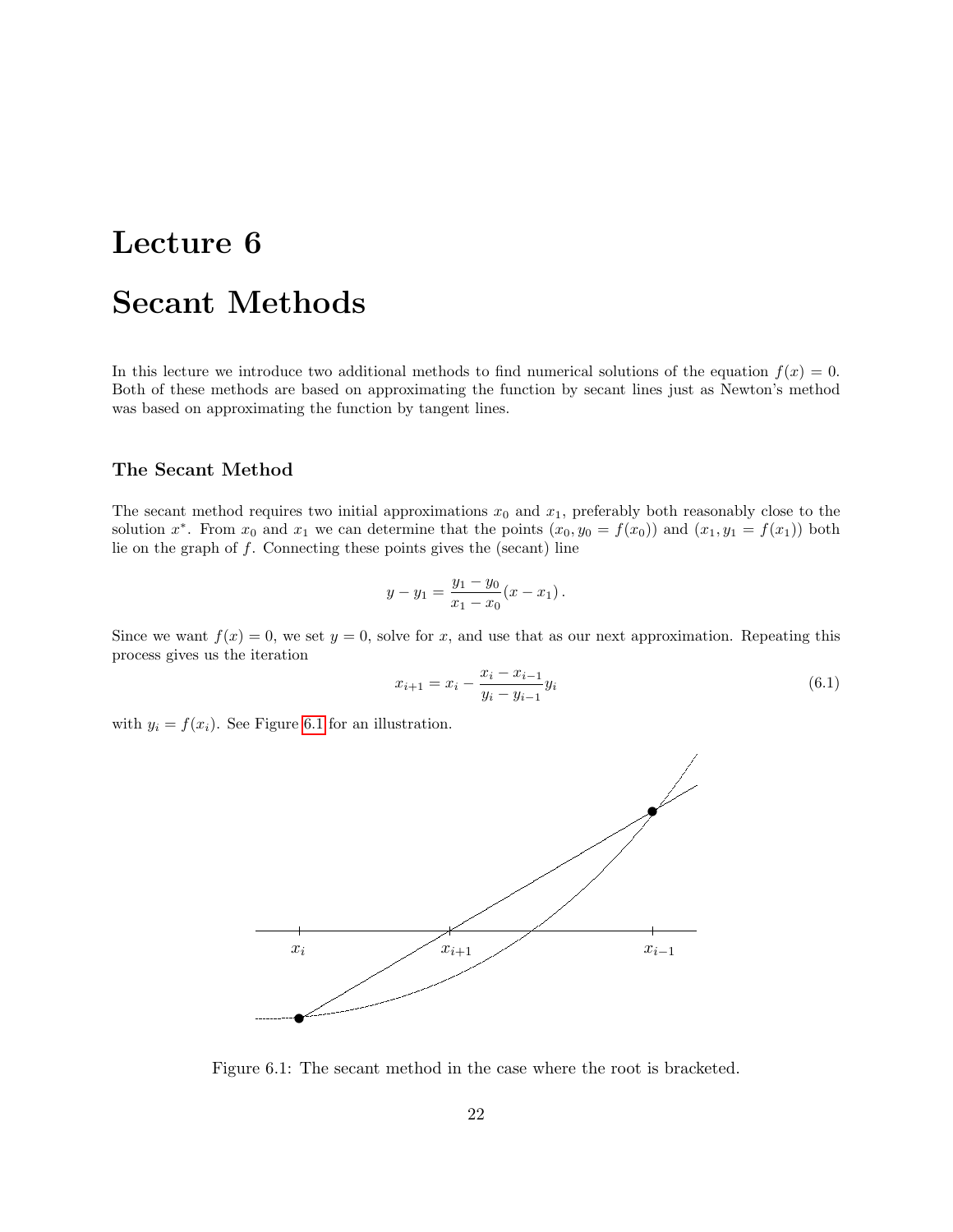For example, suppose  $f(x) = x^4 - 5$ , which has a solution  $x^* = \sqrt[4]{5} \approx 1.5$ . Choose  $x_0 = 1$  and  $x_1 = 2$  as initial approximations. Next we have that  $y_0 = f(1) = -4$  and  $y_1 = f(2) = 11$ . We may then calculate  $x_2$ from the formula [\(6.1\)](#page-0-1):

$$
x_2 = 2 - \frac{2 - 1}{11 - (-4)} 11 = \frac{19}{15} \approx 1.2666...
$$

Pluggin  $x_2 = 19/15$  into  $f(x)$  we obtain  $y_2 = f(19/15) \approx -2.425758...$  In the next step we would use  $x_1 = 2$ and  $x_2 = 19/15$  in the formula [\(6.1\)](#page-0-1) to find  $x_3$  and so on.

Below is a program for the secant method (available to download as [mysecant.m](http://www.ohiouniversityfaculty.com/youngt/IntNumMeth/mysecant.m)). Notice that it requires two input guesses  $x_0$  and  $x_1$ , but it does not require the derivative to be input.

```
function x = mysecant (f, x0, x1, n)% Solves f(x) = 0 by doing n steps of the secant method
   % starting with x0 and x1.
   % Inputs : f -- the function
   % x0 -- starting guess , a number
   % x1 -- second starting guess
   % n -- the number of steps to do
   % Output: x -- the approximate solution
   y0 = f(x0);y1 = f(x1);for i = 1:n % Do n times
       x = x1 - (x1-x0) * y1/(y1-y0) % secant formula.
       y = f(x) % y value at the new approximate solution.
       % Move numbers to get ready for the next step
       x0 = x1;
       y0 = y1;x1 = x;y1 = y;end
end
```
### The Regula Falsi (False Position) Method

The Regula Falsi method is a combination of the secant method and bisection method. As in the bisection method, we have to start with two approximations a and b for which  $f(a)$  and  $f(b)$  have different signs. As in the secant method, we follow the secant line to get a new approximation, which gives a formula similar to [\(6.1\)](#page-0-1),

$$
x = b - \frac{b-a}{f(b) - f(a)} f(b).
$$

Then, as in the bisection method, we check the sign of  $f(x)$ ; if it is the same as the sign of  $f(a)$  then x becomes the new a and otherwise let x becomes the new b. Note that in general either  $a \to x^*$  or  $b \to x^*$ but not both, so  $b - a \nrightarrow 0$ . For example, for the function in Figure [6.1,](#page-0-0)  $a \rightarrow x^*$  but b would never move.